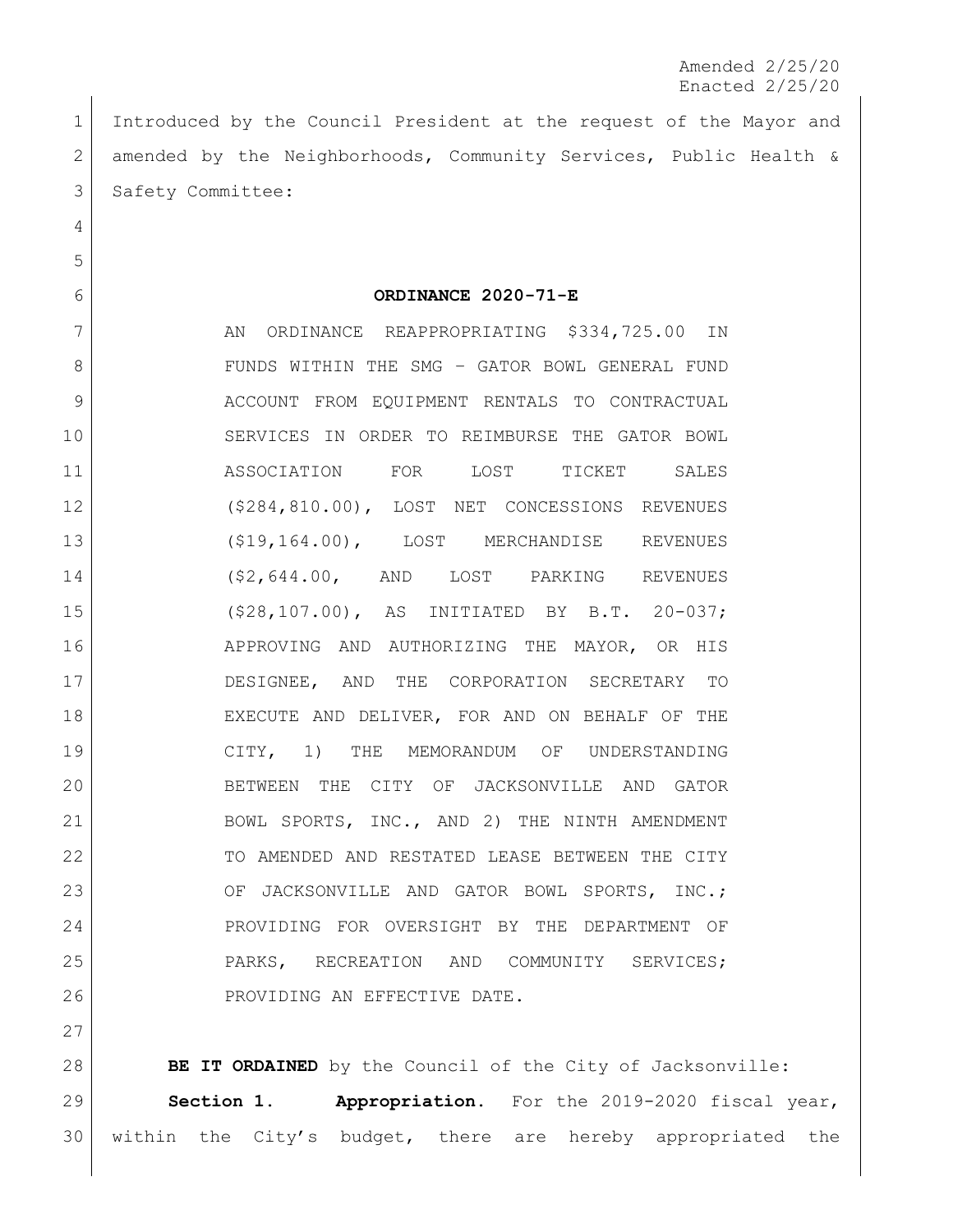Amended 2/25/20

 indicated sum(s) from the account(s) listed in subsection (a) to 2 the account(s) listed in subsection (b):

 (B.T. 20-037 attached hereto as **Exhibit 1** and incorporated herein by this reference)

 (a) Appropriated from: 6 See B.T. 20-037 \$334,725.00 (b) Appropriated to: 8 See B.T. 20-037 \$334,725.00

(c) **Explanation of Appropriation**

 The appropriation above is a reappropriation of funds within the SMG – Gator Bowl general fund account from Equipment Rentals to Contractual Services in order to provide funding to reimburse the Gator Bowl Association 14 for lost revenues.

 **Section 2. Purpose.** The purpose of the appropriation in Section 1 is to provide funding to reimburse the Gator Bowl Association, Inc. (the "Association") for lost revenue. The City 18 had an obligation to install temporary seating for the January 2, 2020 Gator Bowl game at its own expense. Due to the close proximity of a Jacksonville Jaguars game on December 29, 2019, the Association agreed to amend the lease to remove the requirement that the City install the temporary seating in exchange for the City's agreeing to reimburse the Association in the amount of \$334,725.00 for lost revenues due to lost ticket sales (\$284,810.00 for 2,082 seats), lost net concession revenues (\$19,164.00 for 2,054 patrons), lost merchandise revenues (\$2,644), and lost parking revenues (\$28,107.00). The total reimbursement is a savings of \$74,275.00 from the original budget appropriation.

 **Section 3. Approval and authorization.** There is hereby approved, and the Mayor, or his designee, and the Corporation Secretary are hereby authorized to execute and deliver on behalf of